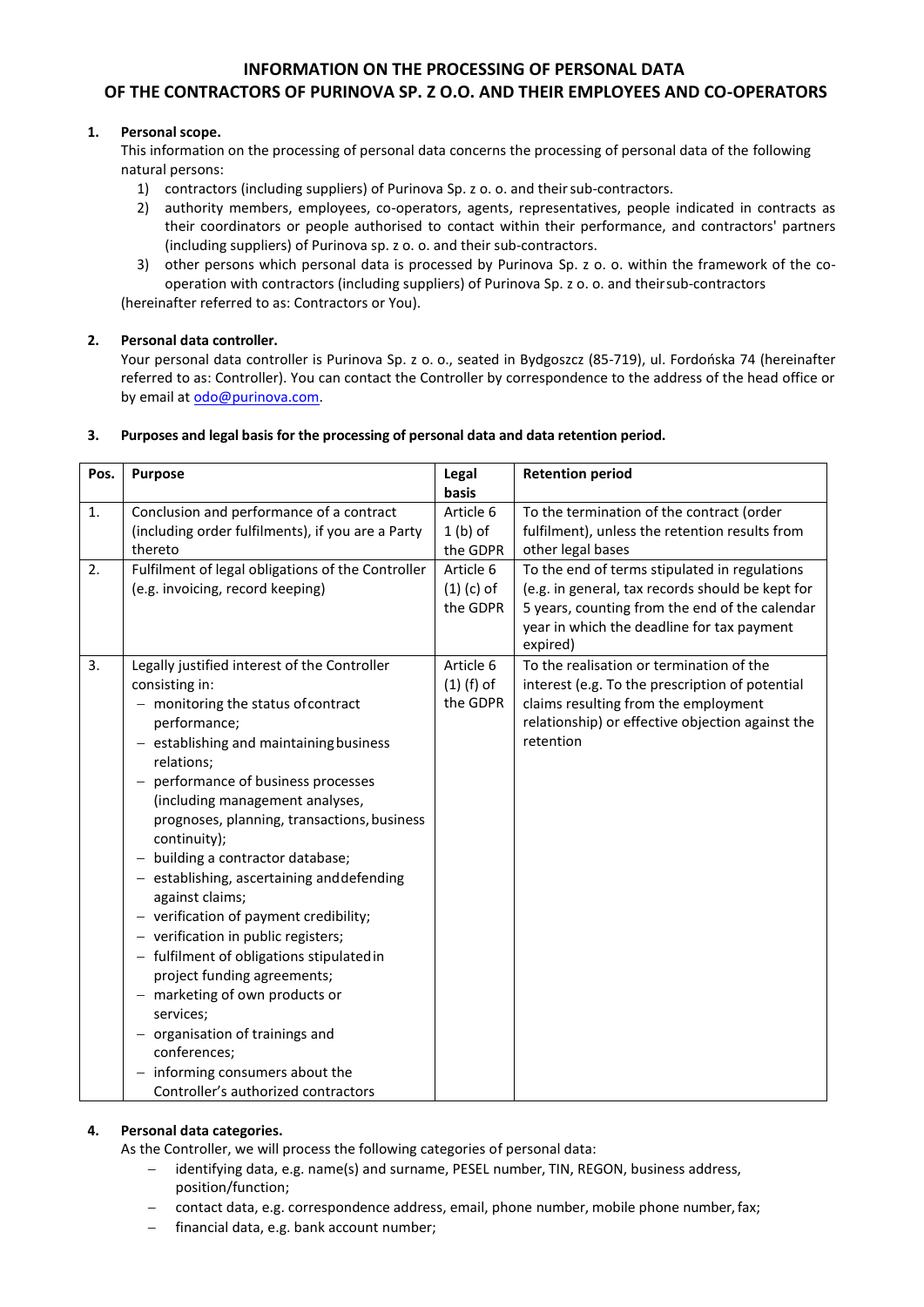− professional experience and qualifications.

#### **5. Personal data recipients.**

The Controller can transfer you personal data within a required scope, especially to the following categories of recipients:

- 1) entities rendering services to the Controller, especially:
	- − entities maintaining and making accessible to the Controller of IT systems and tools, where personal data is processed;
	- external legal support, financial and tax consulting;
	- external financial and accounting services;
	- − debt recovery, auditing, consulting, factoring companies;
	- − insurance companies and banks;
	- entities rendering services of the analysis of financial reports;
	- entities rendering logistic services (storage, shipping, transport of goods);
	- − entities rendering external services of the protection of property;
	- entities rendering postal and courier services;
	- marketing agencies;
	- conference centres, hotels (for the organisation of conferences);
- 2) institutions entitled by law to receive personal data of Contractors based on applicable regulations (e.g. Tax Office, courts and other authorities, including bailiffs and police);
- 3) institutions entitled by law to control the Controller;
- 4) institutions with which the Controller concludes project funding agreements and controlling the performance of these agreements.

Entities processing personal data use proper safety tools by using suitable technical and organisational means ensuring an adequate level of safety for the risk related to the processing of personal data, according the GDPR, as well as common regulations in force. Entities processing data are obliged to keep the data in secret.

## **6. Transfer of personal data to third countries.**

The Controller can transfer you personal data to third countries (i.e. other countries than the member states of the EU, Norway, Lichtenstein or Iceland). In relation to sharing for some countries (e.g. Switzerland), the European Commission ascertained the adequate level of protection, for others (e.g. Ukraine) — adequate level of protection is not ascertained. In the case of transferring of personal data to third parties, for which the adequate level of protection is not ascertained by the Commission, the data will be adequately secured, in particular by using special contractual clauses, and enforceable rights as well as effective means of legal defence will be in place. If the aforementioned is not possible, your data will be transferred only if it is necessary for legally justified interests of the Controller. We hereby inform you that you are entitled for receiving a copy of your personal data transferred to a third party or receiving information of the place where the data has beenshared.

#### **7. Rights of data subjects.**

Pursuant to the GDPR, you are entitled to demand the access to your personal data from the Controller, correct, delete or restrict the processing of your personal data, to object to the processing of your data based on a justified interest of the Controller and you have the right of data portability.

To exercise your rights, you can contact the Controller at the address given in Clause 2.

You have the right to lodge a complaint with the supervisory authority, which is the President of the Personal Data Protection Office, address: 2 Stawki Street, 00-193 Warsaw.

#### **8. Obligation or voluntariness of giving data.**

If you conclude a contract directly with the Company, Some data is required by law or necessary for the performance of the contract. Refusal to give the data will make the conclusion of the contract impossible or the contract will have to be terminated. Giving other data is voluntary, however their lack can result in a failure to perform activities for which this data is required by the Controller; apart from that, no other consequences will be caused.

If you do not conclude the contract directly with the Controller, giving your personal data can be your work duty or can be necessary to conclude the contract between you and a third party (e.g. if you are a sub-contractor of a Contractor).

## **9. Data source.**

Your data has been acquired: